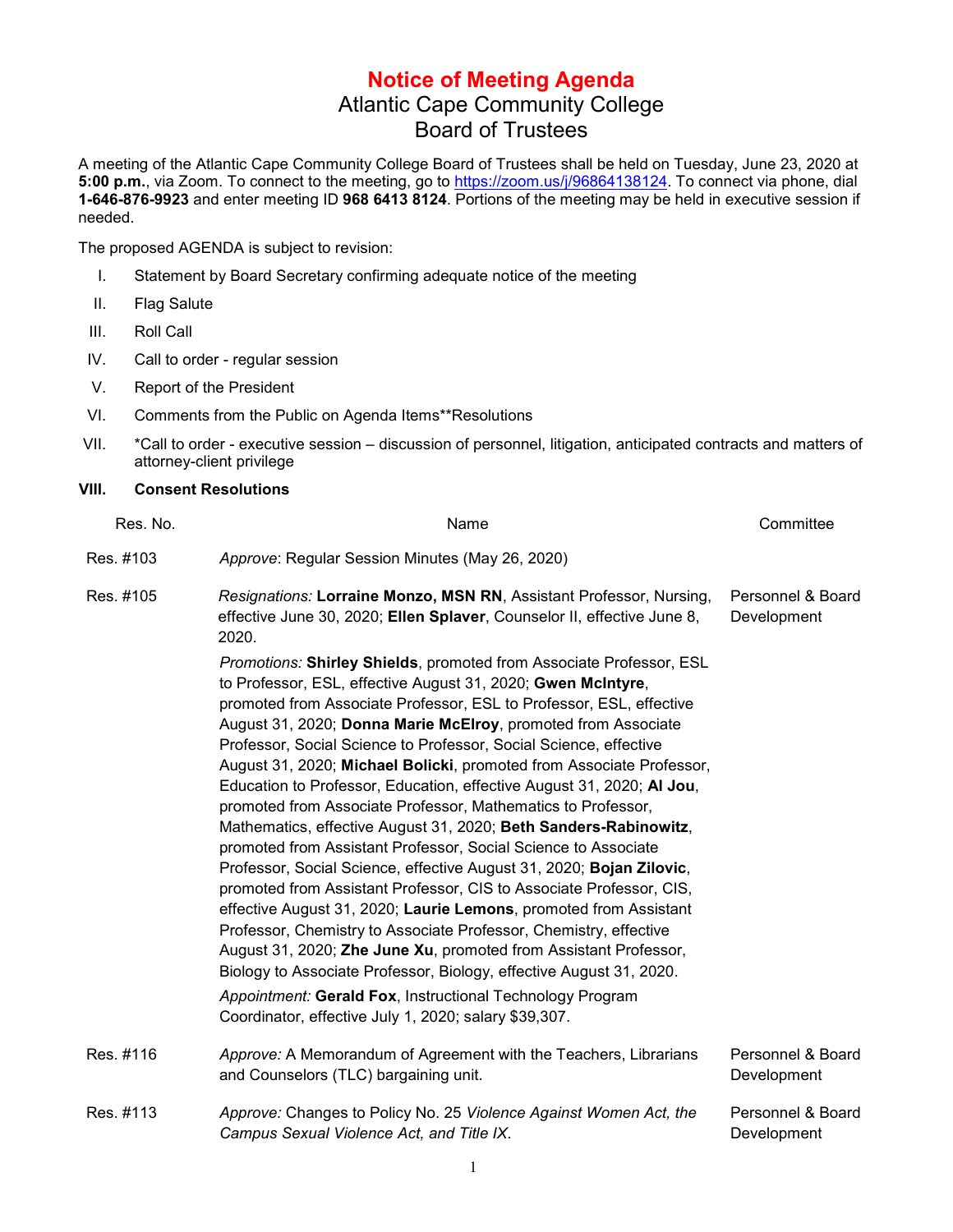| Res. No.  | Name                                                                                                                                                                                                                                                                                                                                                                                                                                                                                                                                                                                                                                                                                                                                                                                                                                                                                                                                                                                                                                                                                                                                                                                                                                                                                                                                                                                                                                                                                                                                                                                                                                                                                                                                                                                                                                                                                                                                                                                                                                                                                                                                                                                                                                                                                                                                                                                                                                                                                                                                  | Committee                        |
|-----------|---------------------------------------------------------------------------------------------------------------------------------------------------------------------------------------------------------------------------------------------------------------------------------------------------------------------------------------------------------------------------------------------------------------------------------------------------------------------------------------------------------------------------------------------------------------------------------------------------------------------------------------------------------------------------------------------------------------------------------------------------------------------------------------------------------------------------------------------------------------------------------------------------------------------------------------------------------------------------------------------------------------------------------------------------------------------------------------------------------------------------------------------------------------------------------------------------------------------------------------------------------------------------------------------------------------------------------------------------------------------------------------------------------------------------------------------------------------------------------------------------------------------------------------------------------------------------------------------------------------------------------------------------------------------------------------------------------------------------------------------------------------------------------------------------------------------------------------------------------------------------------------------------------------------------------------------------------------------------------------------------------------------------------------------------------------------------------------------------------------------------------------------------------------------------------------------------------------------------------------------------------------------------------------------------------------------------------------------------------------------------------------------------------------------------------------------------------------------------------------------------------------------------------------|----------------------------------|
| Res. #115 | Approve: Changes to Policy No. 800 Academic Freedom.                                                                                                                                                                                                                                                                                                                                                                                                                                                                                                                                                                                                                                                                                                                                                                                                                                                                                                                                                                                                                                                                                                                                                                                                                                                                                                                                                                                                                                                                                                                                                                                                                                                                                                                                                                                                                                                                                                                                                                                                                                                                                                                                                                                                                                                                                                                                                                                                                                                                                  | Personnel & Board<br>Development |
| Res. #106 | Approve: RFP 231 Auditing Services (2-year contract), Finance<br>Operational - FY2020, FY2021, Bowman & Company LLP, Woodbury,<br>NJ, \$82,500.00; Bid 2217 Paper and Envelopes, Operational<br>Department Backcharge, Office Basics, Boothwyn, PA, Paper Mart,<br>East Hanover, NJ, \$30,080.00; Bid Ex. 853 H-Building Furniture,<br>Chapter 12, W.S. Goff Company, Inc., Mays Landing, NJ, \$40,525.66;<br>Bid Ex. 854 D and K-Building Furniture, Chapter 12, W.S. Goff<br>Company, Inc., Mays Landing, NJ \$291,407.24; Bid Ex. 856 Classroom<br>and Lab Computers, CARES Act Higher Education Emergency Relief<br>Fund - Institutional Portion (Grant Funded), Ocean Computer Group,<br>Matawan, NJ \$115,749.00; Bid Ex. 857 Online Student Orientation,<br><b>CARES Act Higher Education Emergency Relief Fund - Institutional</b><br>Portion (Grant Funded), Innovative Educators, Boulder, CO,<br>\$50,823.00; Bid Ex. 859 Chatbot Renewal, CARES Act Higher<br>Education Emergency Relief Fund - Institutional Portion (Grant<br>Funded), Ivy.ai, Inc., Boulder, Co., \$33,755.00; Bid Ex. 861 New<br>Jersey Council of County Colleges Membership Dues, President<br>Operational - Fiscal Year 2021, New Jersey Council of County<br>Colleges, Trenton, NJ, \$40,434.00; Bid Ex. 864 Zoom Enterprise Site<br>License, CARES Act Higher Education Emergency Relief Fund -<br>Institutional Portion (Grant Funded), Zoom Video Communications, Inc.,<br>San Jose, CA, \$18,805.50; Bid Ex. 865 Upgraded Laptops for<br>Workforce Development Department, CARES Act Higher Education<br>Emergency Relief Fund - Institutional Portion (Grant Funded), Ocean<br>Computer Group, Matawan, NJ, \$11,531.75; Bid Ex. 866 New Laptops<br>for Student Laptop Loaner Program, CARES Act Higher Education<br>Emergency Relief Fund - Institutional Portion (Grant Funded), Ocean<br>Computer Group, Matawan, NJ \$55,352.40; Bid Ex. 867 Upgraded<br>Laptops for Faculty, CARES Act Higher Education Emergency Relief<br>Fund - Institutional Portion (Grant Funded), Ocean Computer Group,<br>Matawan, NJ, \$164,431.74; Bid Ex. 868 Webcams for Online<br>Proctoring, CARES Act Higher Education Emergency Relief Fund -<br>Institutional Portion (Grant Funded), Troxell-CDI, Inc., Lumberton, NJ,<br>\$23,700.00; Bid Ex. 869 Laptops for Remote Staff, CARES Act Higher<br>Education Emergency Relief Fund - Institutional Portion (Grant<br>Funded), Ocean Computer Group, Matawan, NJ, \$163,750.85; Total<br>\$1,122,846.14. | Budget, Finance &<br>Audit       |
| Res. #107 | Approve: Authorize a one-year legal services contract with Louis J.<br>Greco for a retainer fee of \$46,916.00 and an hourly rate of \$137.13 for<br>litigation and off campus hearings.                                                                                                                                                                                                                                                                                                                                                                                                                                                                                                                                                                                                                                                                                                                                                                                                                                                                                                                                                                                                                                                                                                                                                                                                                                                                                                                                                                                                                                                                                                                                                                                                                                                                                                                                                                                                                                                                                                                                                                                                                                                                                                                                                                                                                                                                                                                                              | Budget, Finance &<br>Audit       |
| Res. #108 | Approve: Authorizing the award of contract with Borden Perlman for<br>insurance with a premium of \$469,468.                                                                                                                                                                                                                                                                                                                                                                                                                                                                                                                                                                                                                                                                                                                                                                                                                                                                                                                                                                                                                                                                                                                                                                                                                                                                                                                                                                                                                                                                                                                                                                                                                                                                                                                                                                                                                                                                                                                                                                                                                                                                                                                                                                                                                                                                                                                                                                                                                          | Budget, Finance &<br>Audit       |
| Res. #109 | Approve: Remit the assessment of \$155,537 to the New Jersey<br>Community College Insurance Pool for the New Jersey Community<br>College Insurance Pool Worker's Compensation Fund.                                                                                                                                                                                                                                                                                                                                                                                                                                                                                                                                                                                                                                                                                                                                                                                                                                                                                                                                                                                                                                                                                                                                                                                                                                                                                                                                                                                                                                                                                                                                                                                                                                                                                                                                                                                                                                                                                                                                                                                                                                                                                                                                                                                                                                                                                                                                                   | Budget, Finance &<br>Audit       |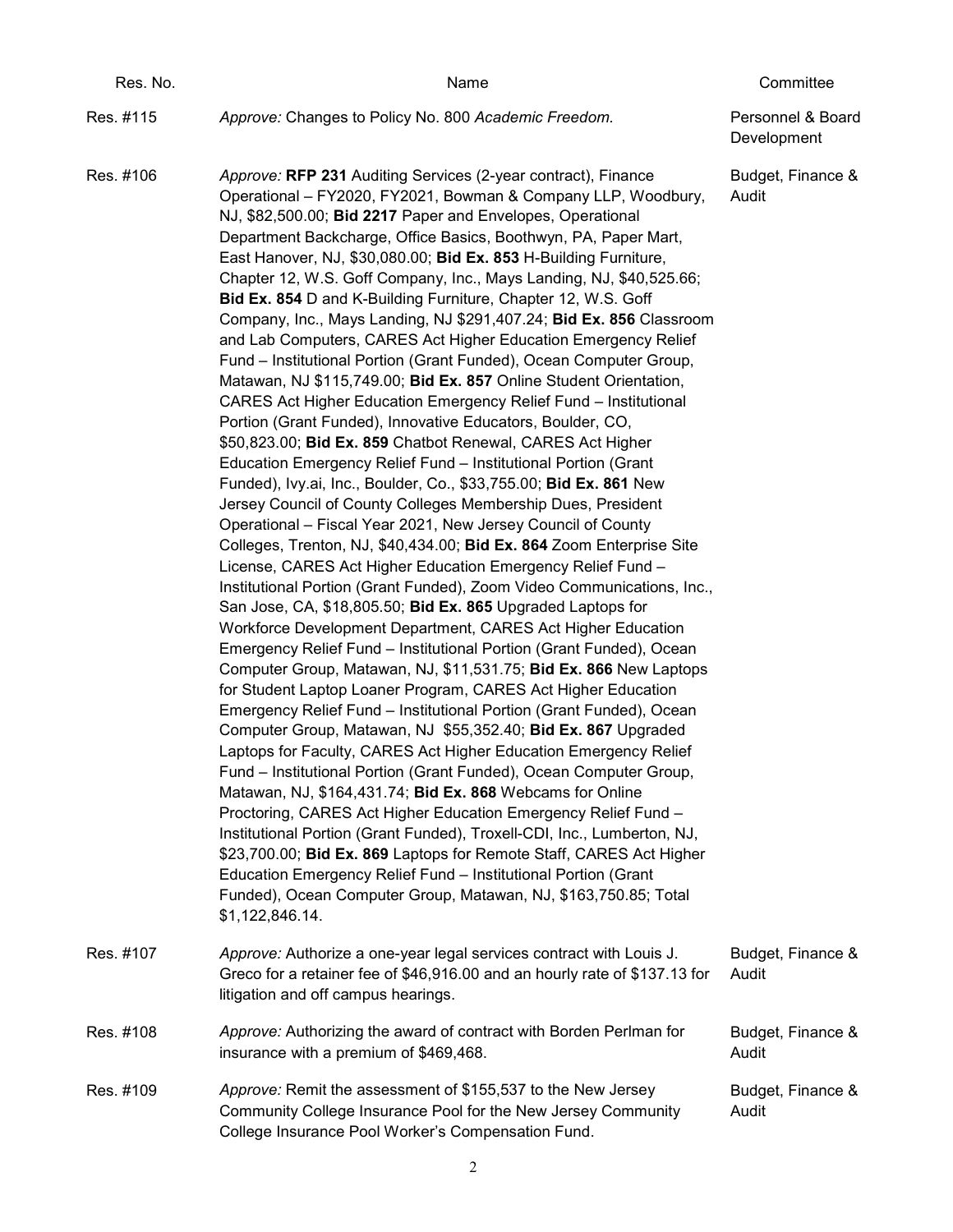| Res. No.                         | Name                                                                                                                                                                                                                                                                                                                                                                                                                                                                                                                                                                                                                                                                                                                                                                                                              | Committee                  |
|----------------------------------|-------------------------------------------------------------------------------------------------------------------------------------------------------------------------------------------------------------------------------------------------------------------------------------------------------------------------------------------------------------------------------------------------------------------------------------------------------------------------------------------------------------------------------------------------------------------------------------------------------------------------------------------------------------------------------------------------------------------------------------------------------------------------------------------------------------------|----------------------------|
| Res. #110                        | Approve: A contract with T.L. Groseclose Associates for student<br>insurance at a rate of \$3.50 per student for the Summer Sessions and<br>\$5.50 per student for the Fall and Spring sessions.                                                                                                                                                                                                                                                                                                                                                                                                                                                                                                                                                                                                                  | Budget, Finance &<br>Audit |
| Res. #111                        | Approve: To submit an application to the State of New Jersey Dept. of<br>Labor and Workforce Development's Workforce Innovation and<br>Opportunity Act (WIOA) Title II, Adult Education and Family Literacy<br>Consolidated Adult Basic Skills and Integrated English Literacy and<br>Civics Education Grant Programs, Fiscal Year 2021 to provide adult<br>basic education, literacy, and English as a second language services,<br>applying for these funds as a single entity in Atlantic County and as a<br>lead agency with Cape May County Technical School District as a<br>partner in Cape May County, requesting a total grant of \$673,807, with<br>Atlantic County services receiving \$501,594 and Cape May County<br>services receiving \$172,213, over the term of July 1, 2020 - June 30,<br>2021. | Budget, Finance &<br>Audit |
| Res. #112                        | Approve: To submit a budget to, and to accept a contract from, the<br>State of New Jersey, Office of the Secretary of Higher Education FY21<br>Educational Opportunity Fund Article IV - Academic Year Support, with<br>preliminary funding of \$225,333 to be awarded over the term of July 1,<br>2020 through June 30, 2021.                                                                                                                                                                                                                                                                                                                                                                                                                                                                                    | Budget, Finance &<br>Audit |
| Res. #117                        | Approve: To submit an application to and accept an allocation from the<br>Office of the Secretary of Higher Education (OSHE) for the Governor's<br>Emergency Education Relief (GEER) Fund.                                                                                                                                                                                                                                                                                                                                                                                                                                                                                                                                                                                                                        | Budget, Finance &<br>Audit |
| Res. #72 Rev.                    | Approve: Tuition and Fee Schedule noting that the Radiologic<br>Technology Course Fees will have no change in FY2021.                                                                                                                                                                                                                                                                                                                                                                                                                                                                                                                                                                                                                                                                                             | Budget, Finance &<br>Audit |
| Res. #118                        | <b>Executive Session</b>                                                                                                                                                                                                                                                                                                                                                                                                                                                                                                                                                                                                                                                                                                                                                                                          |                            |
| IX.<br><b>Budget Report</b>      |                                                                                                                                                                                                                                                                                                                                                                                                                                                                                                                                                                                                                                                                                                                                                                                                                   |                            |
| Х.<br><b>Regular Resolutions</b> |                                                                                                                                                                                                                                                                                                                                                                                                                                                                                                                                                                                                                                                                                                                                                                                                                   |                            |
| Res. No.                         | Name                                                                                                                                                                                                                                                                                                                                                                                                                                                                                                                                                                                                                                                                                                                                                                                                              | Committee                  |
| Res. #104                        | FY20 Financial Statement for eleven months ended May 31, 2020                                                                                                                                                                                                                                                                                                                                                                                                                                                                                                                                                                                                                                                                                                                                                     | Budget, Finance &<br>Audit |
|                                  | Motion to Accept FY21 Annual Budget Message                                                                                                                                                                                                                                                                                                                                                                                                                                                                                                                                                                                                                                                                                                                                                                       | Budget, Finance &<br>Audit |
| Res. #119                        | Approve: A Memorandum of Agreement with the Atlantic Cape<br>Community College Organization of Supervisory and<br>Administrative Personnel (ACCCOSAP) and the Supportive Staff<br>Association of Atlantic Cape Community College (SSAACCC)<br>bargaining units.                                                                                                                                                                                                                                                                                                                                                                                                                                                                                                                                                   |                            |
| Res. #120                        | Approve: A Memorandum of Agreement with the Atlantic Cape<br>Community College Organization of Supervisory and<br>Administrative Personnel (ACCOSAP), Supportive Staff<br>Association (SSAACCC), Academy of Culinary Arts Faculty<br>Association (ACAFA), and Teachers, Librarians and Counselors<br>(TLC) bargaining units.<br>3                                                                                                                                                                                                                                                                                                                                                                                                                                                                                 |                            |